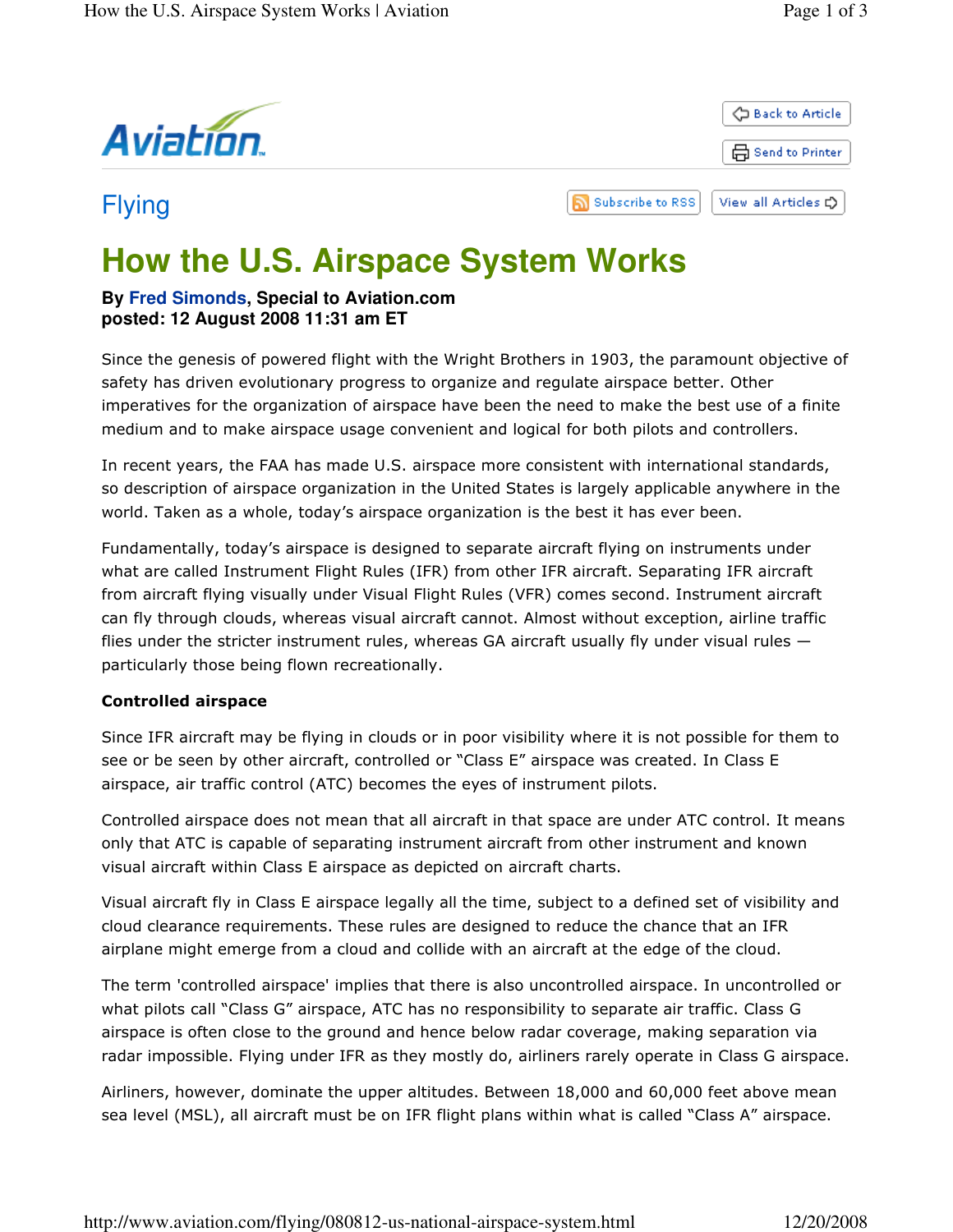Once at altitude and cruising along, you are almost certainly within Class A airspace.

Airspace near airports with control towers gets extra attention: the more traffic, the more restrictive the airspace. Accordingly, there are three categories of airspace designed to suit the activity levels of large-, medium- and smaller-volume airports.

#### Class B airspace

The largest airports are surrounded by highly regulated "Class B" airspace. In the United States, "Bravo" airspace is established around the 12 busiest airports, such as Atlanta's Hartsfield and Chicago's O'Hare.

Whether airborne or on the ground at the primary airport, explicit ATC permission must be obtained to enter or leave Class B airspace. Furthermore, a private pilot license or higher pilot qualification is generally required to operate in this sacrosanct airspace. For everyone's safety, beginners should go elsewhere.

Woe betide the pilot who cuts a corner and enters Bravo airspace without permission. ATC can track an offending aircraft anywhere it might go, and the authorities will be waiting when he or she lands. The FAA takes airspace violations very seriously, and an airspace bust can earn a pilot a hefty 90-day suspension of his or her license. One story, possibly apocryphal, has it that New York controllers busted a pilot for being just 60 yards inside their Class B airspace.

#### Class C airspace and Mode C transponders

For some 123 airports not quite as busy, the FAA implemented "Class C" airspace. Similar in concept and form to Class Bravo, "Charlie" airspace extends to just 4,000 feet above the primary airport and reaches out just 10 miles.

A Mode C transponder — an avionics unit inside the aircraft that responds to ATC radar signals with a four-digit octal code (assigned by ATC) to identify the aircraft and another four-digit code to provide its pressure altitude — is required within the lateral limits of Class C airspace and upward to 10,000 feet MSL, but there is no "Mode C veil."

(A Mode C veil is a regulatory requirement associated with Class B airspace, requiring that all aircraft must be equipped with Mode C transponders while operating within airspace extending for a certain distance outside the Class B airspace itself. Another, more general, regulatory requirement is that all aircraft flying above 10,000 feet MSL must have Mode C transponders.)

Requirements to enter or leave Charlie airspace are also simpler than for Bravo. Permission to enter is automatic if the controller repeats your aircraft number back to you after your first call. Student pilots can operate legally within Charlie airspace.

The simplest class of airspace, "Class Delta," is effective at smaller airports with control towers, whenever their towers are operating. Extending five miles from the airport and up to 2,500 feet above it, permission is gained to enter the Delta upon pilot request. There are no minimum licensing or transponder requirements, and indeed many control towers don't have radar at all.

#### Special use airspace